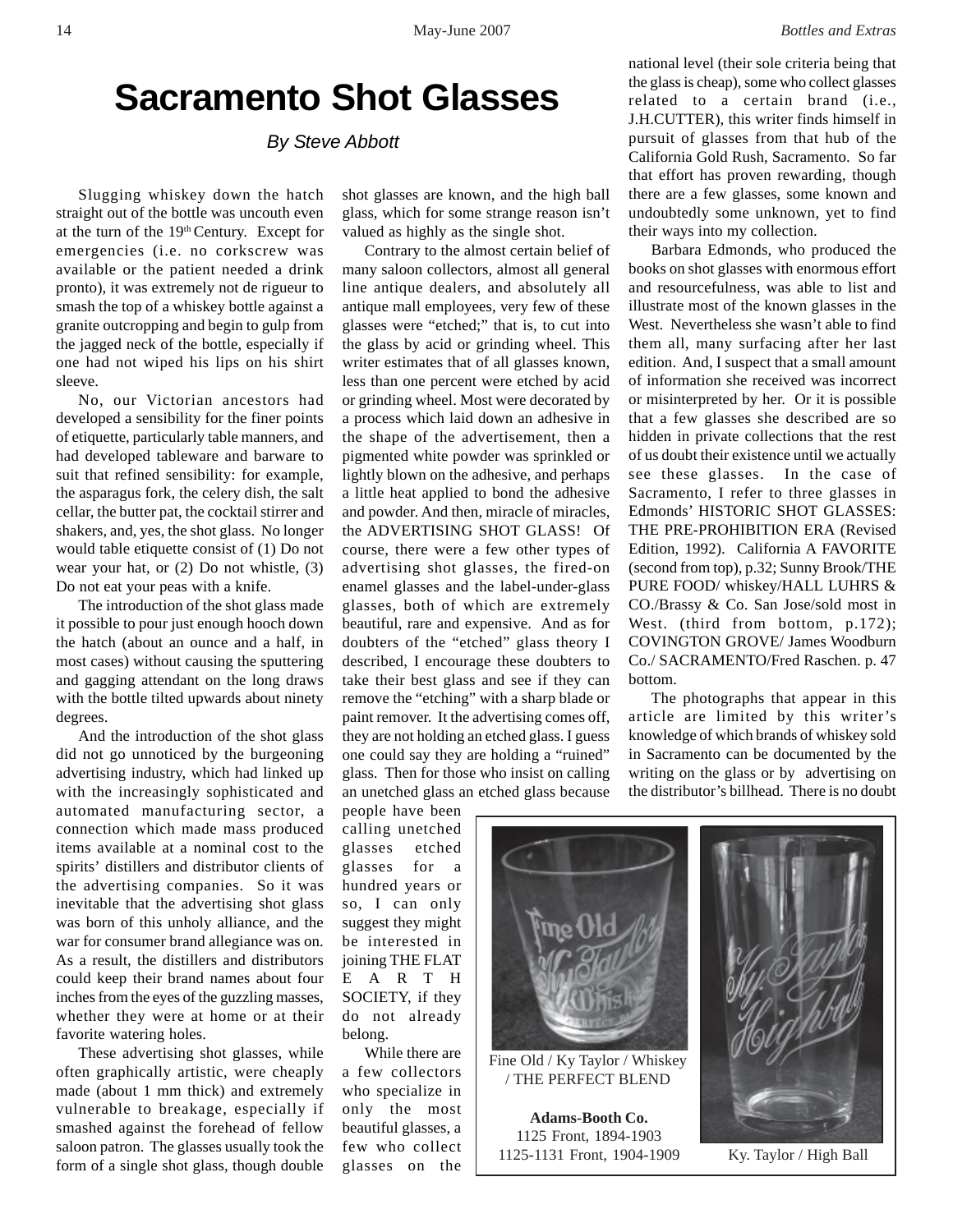



*Special thanks to Helen Simmons for the Cronan photograph.*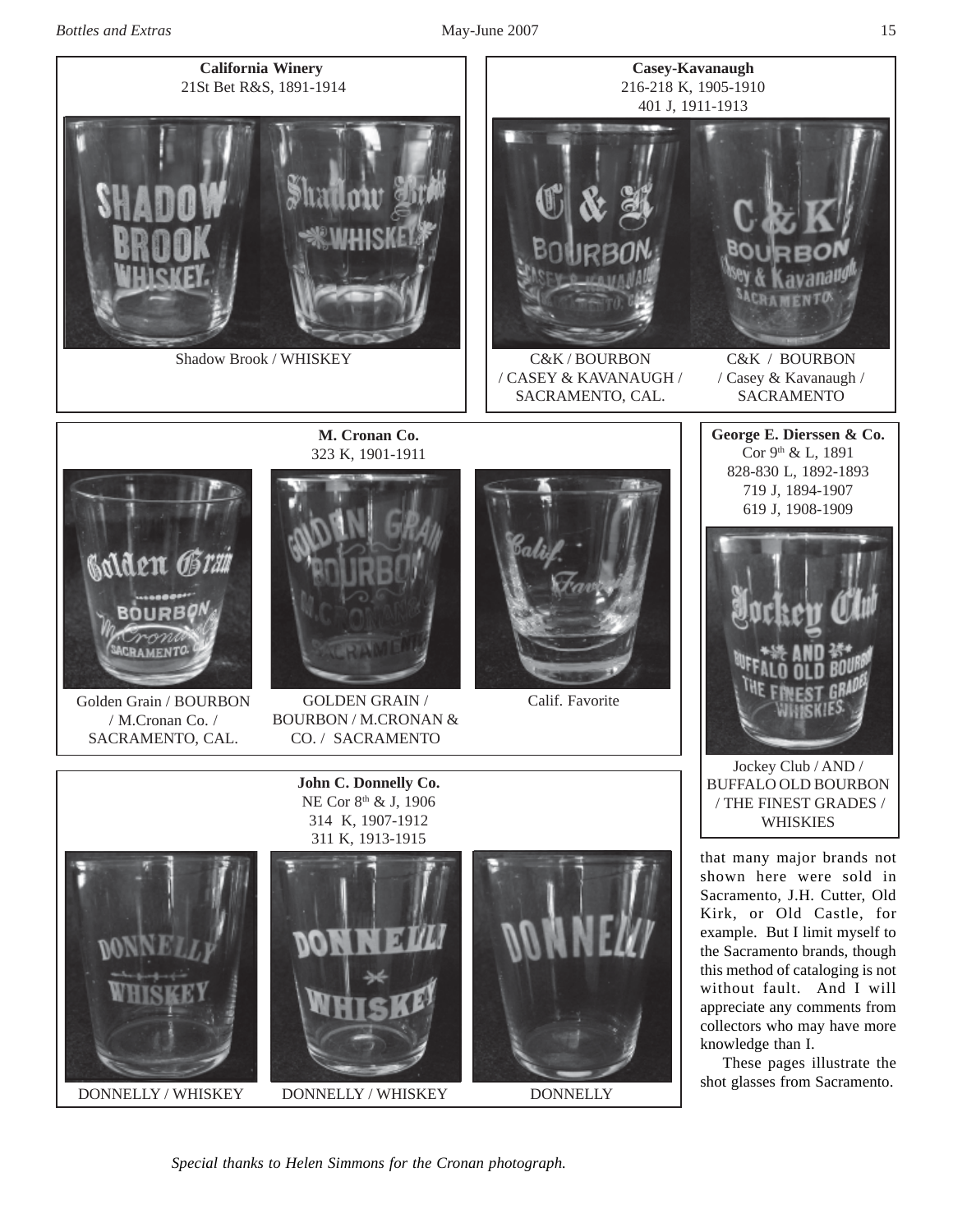16 May-June 2007 *Bottles and Extras*



Cor R & 21Stm 1910-1919

**Right:** VESTAL VINTAGES (silver overlay)